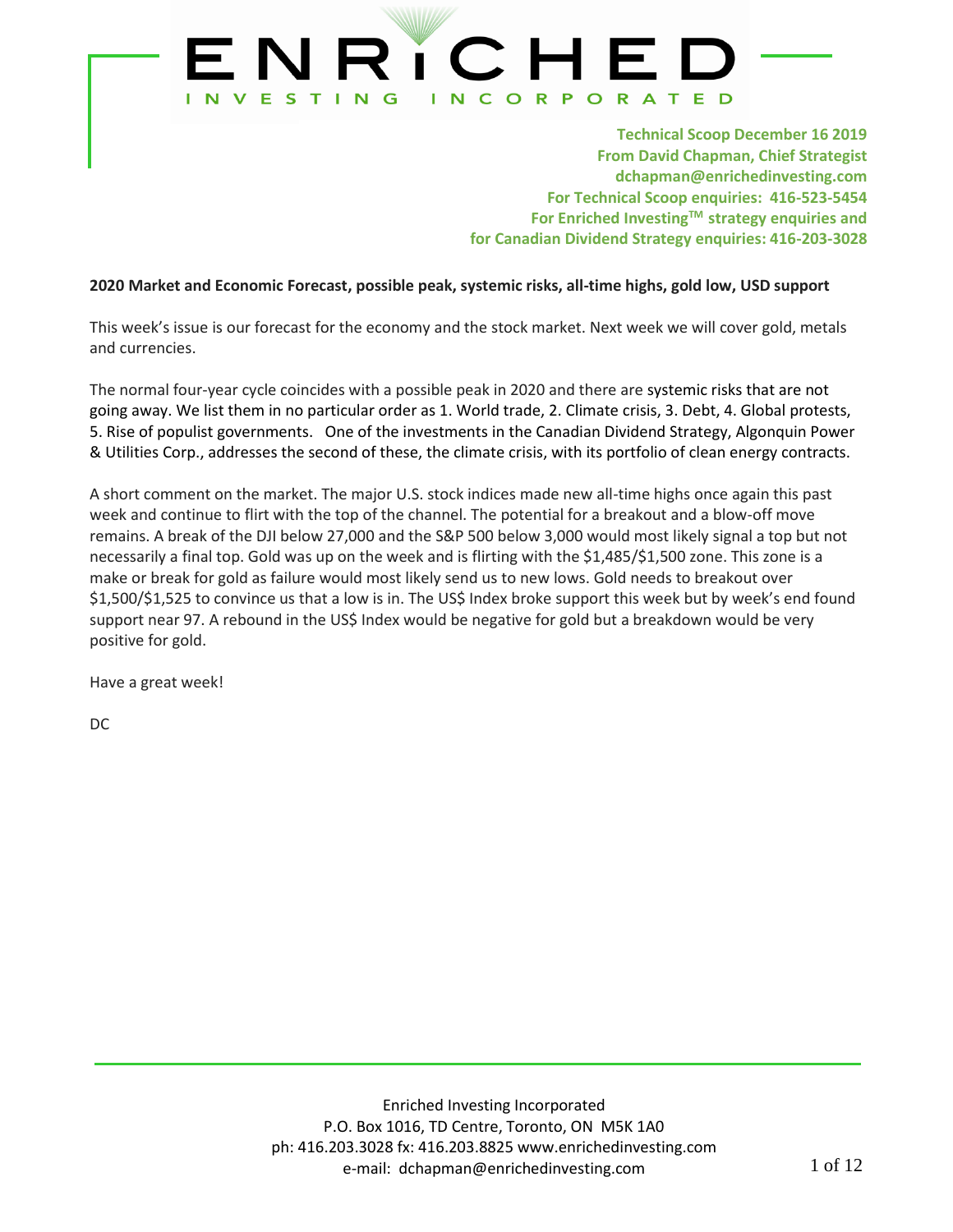

**"You get recessions, you have stock market declines. If you don't understand that's going to happen, then you're not ready, you won't do well in the markets."**

—Peter Lynch, American investor, mutual fund manager Magellan Fund, philanthropist; b. 1944

## **"The stock market is a device for transferring money from the impatient to the patient."** —Warren Buffett, American business magnate, investor, philanthropist, Chairman & CEO Berkshire

Hathaway; b. 1930

## **"The only function of economic forecasting is to make astrology look respectable."**  $-$ John Kenneth Galbraith, Canadian-born economist, public official, diplomat, leading proponent of 20<sup>th</sup> century liberalism; 1908–2006

2019 has been a very good year. Following the volatility of 2018, 2019 was by contrast a low volatility year with global stock markets generally up on the year. A check of global stock markets showed only three listed in *The Economist* (Dec 7–13, 2019) down on the year: Indonesia's IDX, Malaysia's KLSE, and Poland's WIG. The best performing stock market in 2019 is a surprise—Russia. Russia's RTS Index is up roughly 34% year-to-date. We are ignoring, however, Venezuela's IBVC Index. It is up a whopping 4,054%. However, once one factors in the collapse of the Venezuelan Bolivar and inflation, the return is actually negative in U.S. dollar terms. The best performing North American index has been the NASDAQ, up roughly 31% on the year. Canada's TSX Composite has returned a much more modest 19% in 2019.

The positive year has spread elsewhere as well. Gold is up 15.6%, while silver is up a more modest 9.5%. WTI oil prices are up over 30%; however, natural gas is down more than 20%. Gold stocks have performed well, with both the Gold Bugs Index (HUI) and the TSX Gold Index (TGD) up well over 30%.

The Fed last hiked the official rate in December 2018 to 2.50%, but concern over slowing global growth and the trade wars sparked them to cut rates in July 2019. Since then they have carried out two more cuts and the current rate stands at 1.75%. On the other hand, the Bank of Canada (BofC) has held the bank rate steady at 1.75% throughout 2019. However, bond yields have fallen with the U.S. 10-year Treasury note falling to 1.82% from 2.69% and Canada's 10-year Government of Canada bond (CGBs) falling to 1.58% from 1.96% in 2019.

The past ten years have also seen strong returns. The Dow Jones Industrials (DJI) has gained 167% since December 31, 2009, suffering only two down years in the process: 2015 and 2018, losing 2.2% and 5.6% respectively. The TSX Composite has not fared nearly as well, gaining only 45% in the past decade, dragged down by poor performances from Energy, Golds, and Metals & Mining. The TSX suffered losses of roughly 11% in each of the years 2011, 2015, and 2018. Gold, mining, and energy stocks have been poor performers over the decade, all lower today than they were in at the end of 2009. The small cap TSX Venture Exchange (CDNX) is down 64% from where it was a decade ago. In between, however, gold, mining, and the CDNX had huge runs that topped in 2011. Only gold has managed a positive return over the past ten years, up 36%.

December 2018 was the worst December since 1931 during the Great Depression. Stock markets were down 20%, by definition the start of a bear market. The "R" word was on everyone's lips; there was fear of the Fed hiking interest rates more, triggering a recession. There were worries about the trade war between the U.S.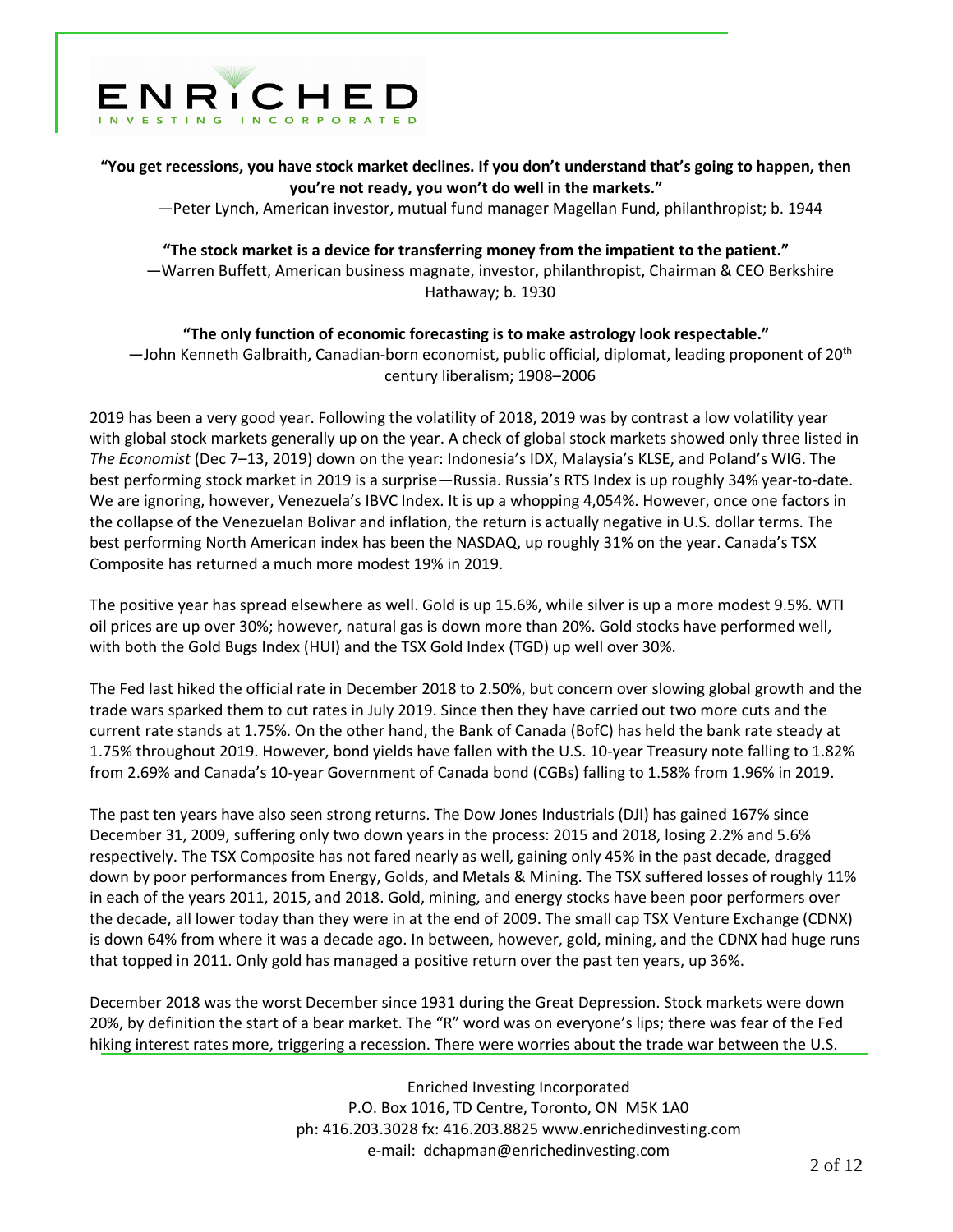

and China. Consumer confidence was sagging. On December 19, 2018 the Fed hiked the funds rate to 2.5% but hinted it could be finished. The Fed and Trump started talking positively about interest rates and there was some easing of trade tensions with China. That was the spark and the market started rising on December 26, 2018. It never looked back.

By May, the stock market had recovered the late 2018 highs. Yes, it paused at that time, suggesting that the rebound was merely a corrective up move to the October/December 2018 collapse. But after five months of back and forth action with slight new highs, the market burst out once again to new all-time highs in October 2019. The question is, will the market continue its winning ways into 2020, or will it falter, given it has once again reached the top of a well-defined channel?

There are reasons to be optimistic about 2020, and then again there are reasons for pessimism. Storm clouds are gathering as they have been it seems for years. The bull market has now been going for nearly 11 years. They say it is the most hated bull market ever. That alone should almost ensure it will continue. But will it?

What they seem to be ignoring, or at least trying to push aside, are systemic risks that are not going away. We list them in no particular order as 1. World trade, 2. Climate crisis, 3. Debt, 4. Global protests, 5. Rise of populist governments.

The slowdown in global trade could soon become worse. Since January 2018, the U.S. and China have been in a tug-of-war over trade with tit-for-tat tariffs, even as they try to put together a new trade deal. The good news is that both are motivated to succeed. But none of this has stopped a general decline in global trade.



**Source:** [www.wto.org](http://www.wto.org/)**,** [www.capitaleconomics.com](http://www.capitaleconomics.com/)

This is an interesting chart that shows the first wave of globalization ran into a period of de-globalization, culminating in the Great Depression. The second wave of globalization ended in a long period of stasis where it just paused through the 1970s and 1980s. The third wave of globalization also now appears to have peaked.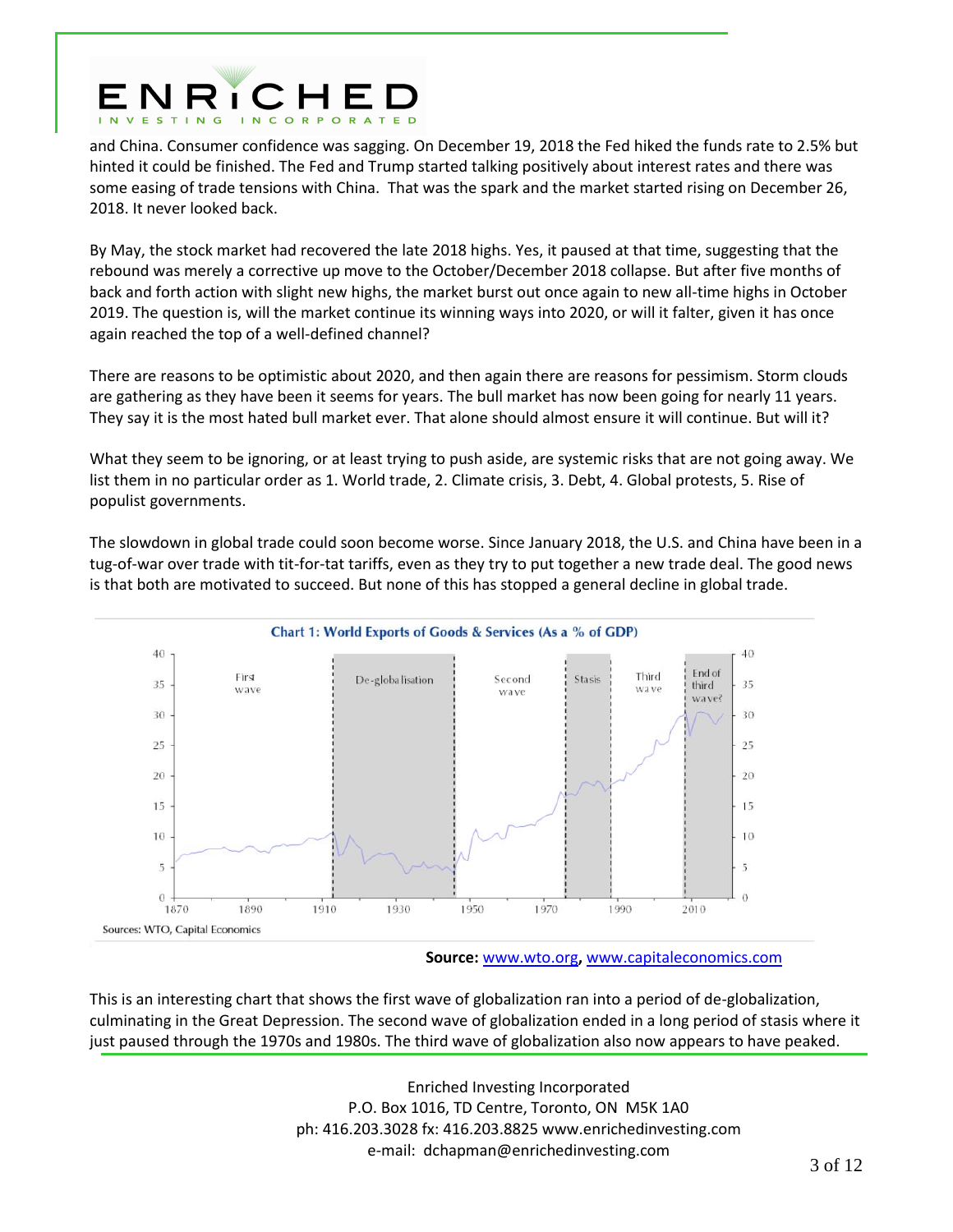# ENRICHED

Each wave of globalization was driven by technology and productivity. But the ability now to just shift plants all over the world, chasing cheap labour costs, is declining. Technology could change that and make it increasingly unnecessary.

The biggest threat to global trade is coming from the U.S. Given the U.S.'s general control of world bodies such as the World Trade Organization (WTO), it is no surprise that under Trump the WTO has been constantly weakened. Now the WTO's appellate body—effectively the world's highest appeal court when it comes to trade—has become defunct, thanks to the U.S. This could become particularly dangerous as, with no referee, world trade could degenerate further into warring camps and tariffs. A return to the trade wars of the 1930s? That, in turn, could have a negative impact on global stock markets.

The Baltic Dry Index, a measurement of dry bulk shipping stocks around the world has fallen almost 30% since peaking in August 2019. It is down 88% from its all-time high seen back in 2008 before the financial crisis hit. In North America, the Cass Freight Index, a measurement of freight volumes and expenditures in North America, is running below levels seen in 2018 and has been in decline since May. We have often noted that the Dow Jones Transportation Index (DJT) is not only well below its all-time highs but it is trading below highs seen earlier in 2019. This is a significant divergence with the DJI. All of this is a sign of declining world trade and a negative sign for stock markets.

The U.S. and China reached an agreement on phase 1 of their trade deal on Friday. This averted an escalation of the trade war and the potential for additional tariffs. Stock markets rejoiced, but closed the day well off their highs. Buy the rumour, sell the news? What has been agreed is less than the sum of its parts and actually accomplishes little. Except stave off additional tariffs at this time.

The climate crisis, whether one wishes to accept it or not, is moving more to the forefront. Banks, insurance companies, corporations, and governments are increasingly having to take it more seriously because of the visible destruction it is causing. High profile people such as former Bank of Canada and Bank of England governor Mark Carney has been appointed UN special envoy on climate action and climate finance. Wild fires, heat waves, floods, destructive hurricanes, and more are becoming frequent and more intense. Cities are sinking—Venice, Jakarta, and others. India has experienced killer heat waves, destructive flooding, and severe drought all in the same year. 100-year floods are becoming a yearly occurrence and destructive wild fires, because of persistent drought conditions, have become the norm. We could go on.

(Continued on the next page)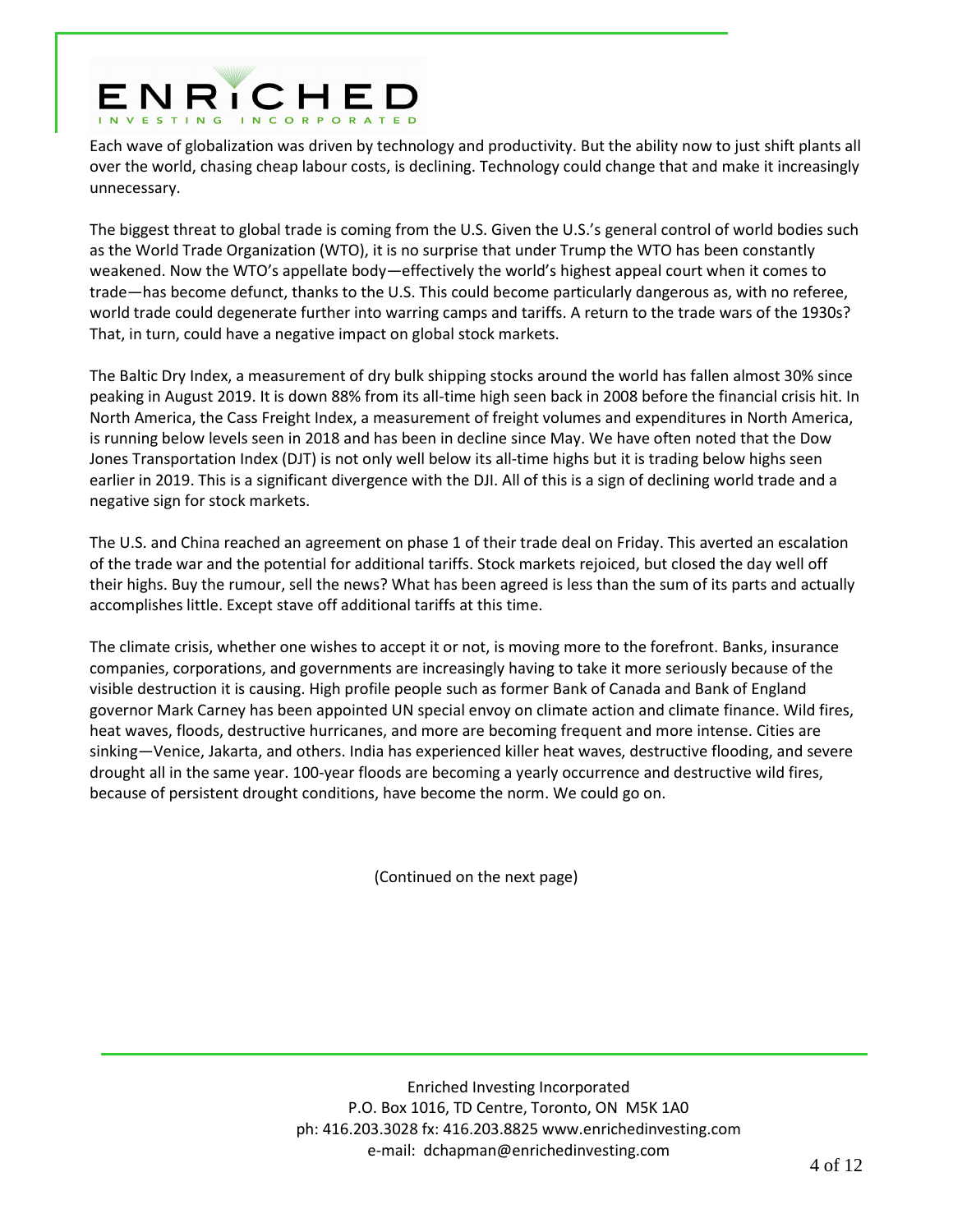

## **Global Surface Temperature Anomalies For land & ocean , annual average 1880-2018**



#### **Source:** [www.insideclimatenews.org](http://www.insideclimatenews.org/)

There is a severe risk that the world fails to prevent a further rise in global temperatures. This past week's UN climate summit in Madrid was very fractious ending with no deal. The past decade is the hottest on recorded record even as historically there have been periods of warming and cooling. Twenty of the warmest years on record were recorded in the past 22 years. The negative economic effects of global warming are already being felt in numerous countries and its impact could fall most negatively on developing economies. Tens of thousands have already been displaced because of the destructiveness of flooding, wild fires, hurricanes, and more. Those that can afford to rebuild are. But the vast majority who cannot afford to rebuild have become effectively homeless or are forced to move. Insurance rates in danger zones subject to repeated flooding, hurricanes, and wild fires are becoming prohibitive—assuming one can even get insurance. It is the second half of this century that could see the worst effects. A fight for dwindling resources, particularly in developing countries such as Africa, raises the spectre of more war and terrorism. Oh yes, and Greta Thunberg was just named *Time* magazine's Person of the Year.

In terms of cost for the climate crisis, the worst is yet to come and estimated to be in the trillions. According to one study, it is estimated that the cost of fighting climate change could cost upwards of \$12 trillion by 2100 with action. If no action is taken, one could double that figure. It is no surprise to read that cities here in Canada alone are wrestling with the costs of major upgrades to infrastructure to accommodate severe flooding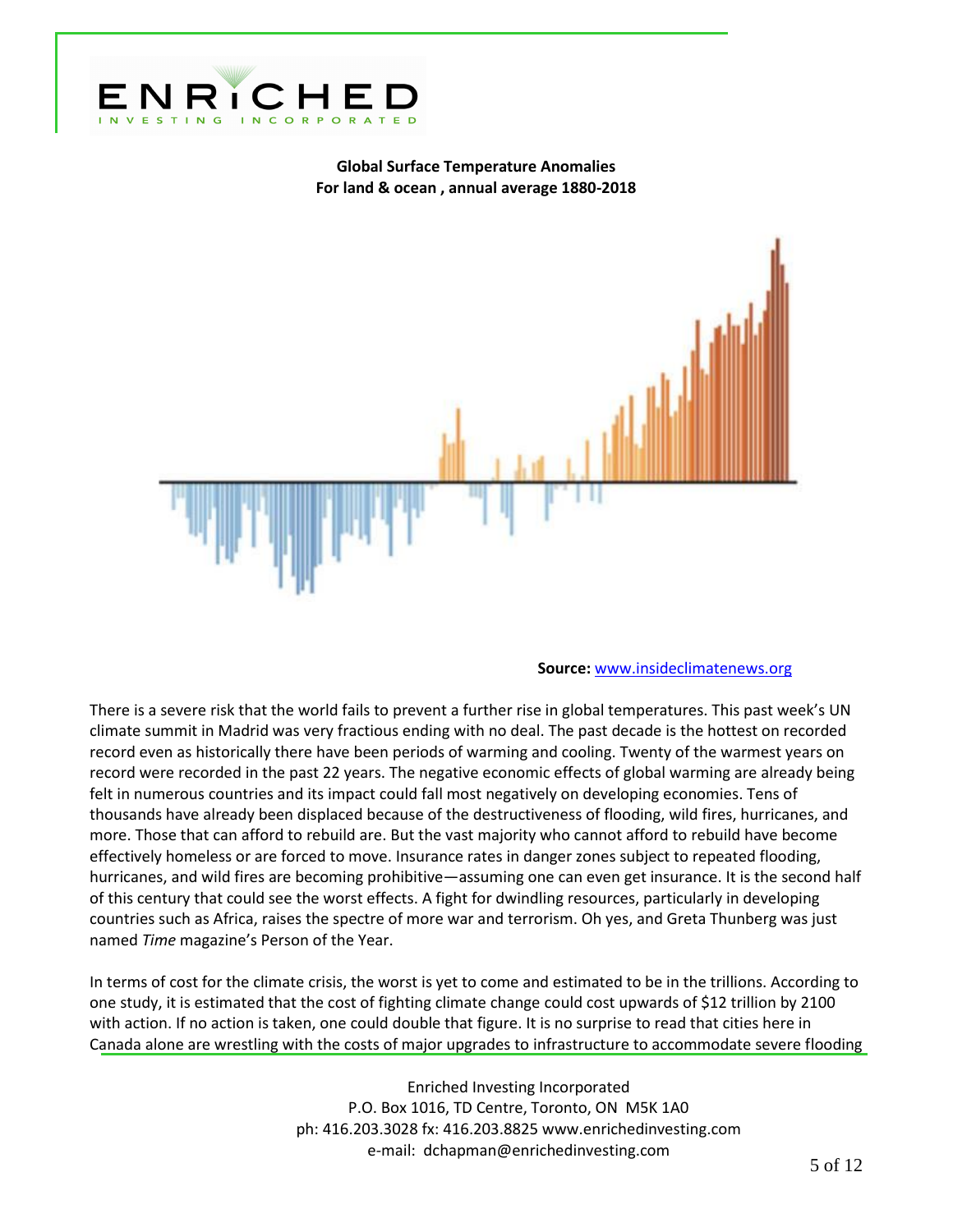

that has taken place yearly over the past number of years. The current infrastructure is inadequate and antiquated. The costs related to insurance and rebuilding increasingly fall on homeowners. All of this could have a negative economic impact going forward. Add to that growing protests because of inaction or inadequate action. These protests could eventually become more violent as efforts are made to supress them and that in turn would have a negative economic impact.

Then there is the debt. \$250 trillion and counting.



Source[: www.iif.com,](http://www.iif.com/) [www.bis.org,](http://www.bis.org/) [www.imf.org,](http://www.imf.org/) [www.cnbc.com](http://www.cnbc.com/)

There is a serious problem if the only way forward and the way to add to GDP growth is to incur more debt. Global GDP was estimated at \$84.8 trillion in 2018 and is projected to grow to \$88.1 trillion in 2019, a rise of about \$4 trillion or 3.9%. Global growth is projected to fall to 2.9%–3.0% in 2020. Debt, on the other hand has grown \$7.5 trillion alone in the first six months of 2019, according to the International Institute of Finance (IIF) and is projected to hit \$255 trillion by year end. Overall debt is projected to grow \$11.6 trillion in 2019, implying that it has taken \$3.50 of new debt to purchase \$1 of GDP.

With rising debt and interest rates already at record lows, plus upwards of \$17 trillion of negative yielding debt primarily in the EU and Japan, there is little room for governments or corporations for that matter to add more to this or to do more to offset the massive accumulation of debt. But add more they might. There are growing financial problems everywhere. There is the potential for a major sovereign default. Countries overburdened with debt include Argentina, Brazil, South Africa, Italy, Lebanon, Greece, and, yes, even the U.S., the world's most indebted country now adding to their debt at over \$1 trillion/annually.

There has been rising debt in emerging markets of not only government debt but corporate debt, much of it in U.S. dollars. The cost to service this debt is rising because of a persistently high U.S. dollar. Given their earnings are in their home country but the debt is in U.S. dollars means they could be paying back far more than they originally borrowed. The risk of defaults rises. Emerging market corporate debt is estimated at over \$30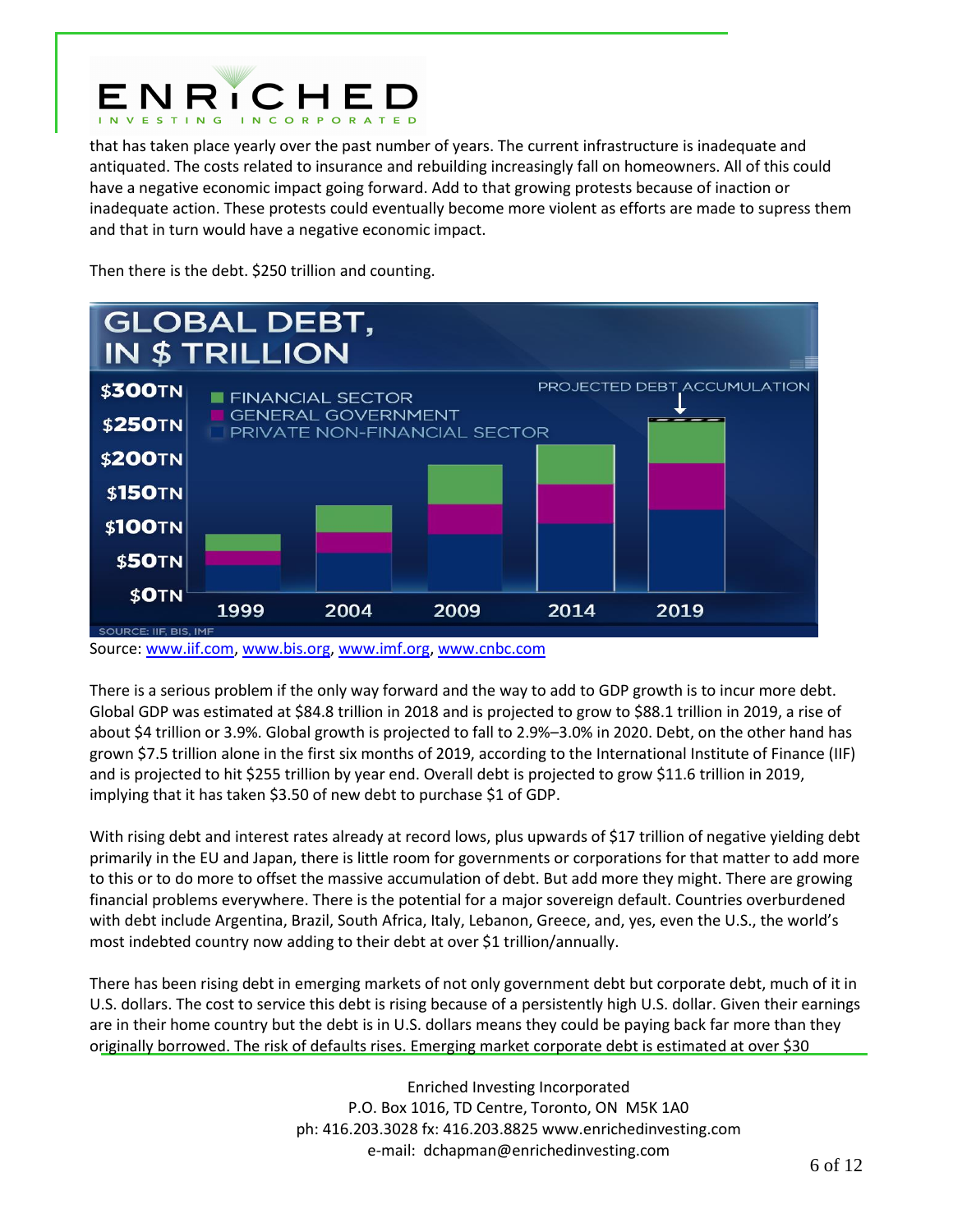# ENRICHED

trillion. Corporate debt is also becoming a major problem in major economies as well. The IMF estimates that 40% of corporate debt totalling at least \$19 trillion in major economies such as the U.S., China, Japan, Germany, U.K., France, Italy, and Spain is at risk of default if a global economic downturn happens.

There are growing banking problems in the EU, China, India, and, to some extent, in the U.S. too. High household debt could become a problem in Canada and the U.S. in the event of a downturn. There are rising delinquencies in auto and student loans in the U.S. Delinquency rates for student loans are currently over 10%, and 4% for auto loans. While these numbers appear small in the bigger scheme of things, the risk is how defaults can snowball (contagion). This is regardless of whether it is sovereign, corporate, or household debt. We saw how it spread during the 1998 Russian/LTCM crisis and even more so during the 2008 financial crisis. Given current debt levels, the next financial crisis could be even worse.

The potential for a global debt blow-up brings us back to what is going on in the repo market. There are rumours that the Fed is preparing for a \$500 billion injection at year-end. Year-end does bring a flurry of window-dressing from banks, hedge funds, and corporations. This results in an increased demand for funds, funds that are usually readily available in the repo market. Any huge injections are designed to prevent interest rates from rising, according to economist Martin Armstrong of Armstrong Economics. It is not for QE, as many have stated. QE purchased long dated bonds, whereas the repo market is primarily overnight. Nonetheless, comments that this is nothing more than QE4 on steroids will no doubt persist. Admittedly it does have all the earmarks of QE.

There is a liquidity crisis somewhere; otherwise, banks would be providing the repo funds but they are not. So why are banks not willing to lend? The only answer, according to Martin Armstrong, is banks are not trusting banks because there is a major problem somewhere and they can't put a finger on where it is. With the potential for a blow-up, in particular in the EU and the U.K. once Brexit is fully implemented at the end of January, our suspicion is the problem is in the EU banking system, possibly led by Deutsche Bank. But, as we noted, there are also growing banking problems in China and India as well, with the problems in the Chinese shadow banking system particularly perilous.

Global protests are growing. A small sample of protests includes Chile, Bolivia, Colombia, Venezuela, Argentina, Brazil, and Ecuador in Latin America. Mexico could also become problem. In Asia and the Middle East there have been deadly clashes in Iran, Iraq, Lebanon, India, and, of course, Hong Kong. Indonesia has also been gripped by protests. France is gripped with protests that are paralyzing the country and have cost the economy an estimated\$6.5 billion. And, after the Conservative victory in the U.K., making Brexit almost a certainty by January 31, 2020, there is the potential for an escalation in protests; as well, nationalist movements in Scotland and Northern Ireland could lead to the break-up of the U.K.

The protests are having an economic impact. Hong Kong has fallen into a recession. Mexico is sliding into a recession and recessionary conditions are prevalent in the other Latin American countries. Venezuela and Argentina are at risk of sovereign debt default. Growth has been at best tepid in the euro zone with Italy, Germany, France, and the U.K. at risk of sliding into a recession. In Asia, China's growth has slid under 6% and India's has fallen under 5%. On the surface that doesn't sound bad, but in comparison with previous years the slide is almost the same as falling into a recession. Japan's economy remains moribund with tepid growth at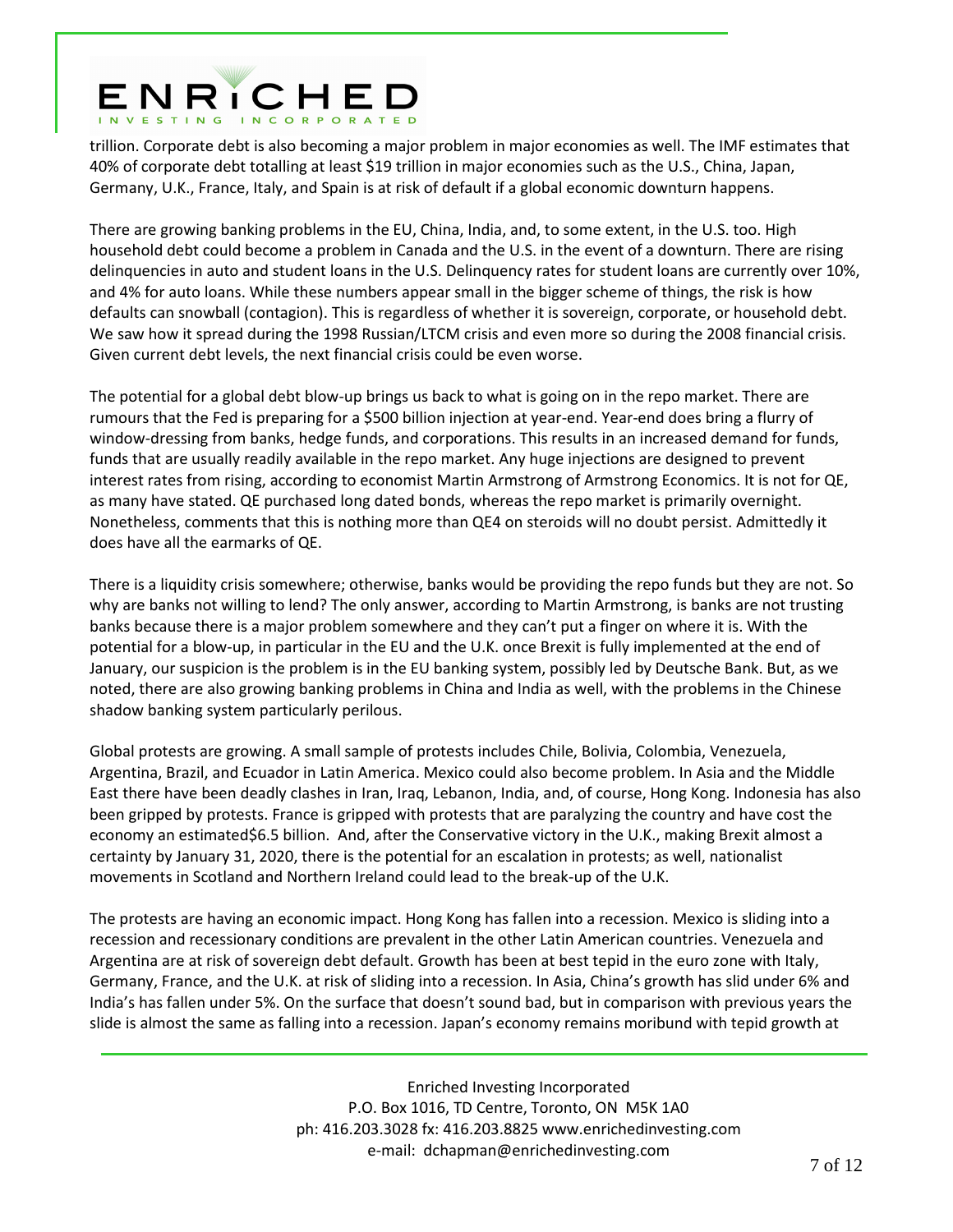# ENRICHED

best. Much of Africa is problematic and South Africa, the largest economy, has debt problems and is another country at risk of debt default. South Africa is falling into a recession.

The election of populist governments in a number of countries has almost universally led to a decline in democracy with attacks on institutions and rights. That ultimately has a negative impact on economic growth as well. Four of the world's most populous democracies are currently ruled by populists. They include Narendra Modi in India, Donald Trump in the U.S., Joko Widodo in Indonesia, and Jair Bolsonaro in Brazil. It is not surprising that all four are either gripped by protests, controversy, and in the case of the U.S., the impeachment of Donald Trump. In the past, the election of populist governments usually led to a decline in democracy and attacks on rights. Nowhere was that more noticeable than in Venezuela. In many cases there was also economic decline. Besides the four noted above, populist governments are currently in power in Poland, Hungary, Greece, Israel, Italy, Philippines, Russia, Serbia, Sri Lanka, Turkey, Czech Republic, and Bulgaria. These are just the ones we've been able to identify. Arguably, because of Brexit, the U.K. could be added to the list. Many of them are facing economic problems sometimes (often?) brought on by the populists in power.

So, what will 2020 bring? The direction—given the state of world trade, the climate crisis, the massive debt problem, growing global protests, and the rise of populist governments—is not positive. Will the world fall into a recession in 2020? That is difficult to say, but again with a number of countries near or already in a recession the risk is high that it could spread (contagion). With the risk of recession in so many countries it sparks further currency wars, something that has been going on now for several years. Competitive devaluations. All of this reminds us of the 1930s and we know where that led. Finally, the bigger risk is for a debt default that sparks contagion as we saw in 1998 and 2008.

But none of this is to say it will happen in 2020. Our chart of the 10-year stock market cycle says that years ending in zero have been mixed. Since 1840 there have been 10 up years and 8 down years. 2020 is also a presidential election year. There have been 9 presidential election years ending in zero since 1840. Of the 9, 5 were up and 4 were down. The last one was the election of George W. Bush in 2000. The year 2000 saw the stock market lose 6.2%. We have stated that President Trump wants to see that the stock market is going up into the 2020 election to improve his election chances. But will it work given the negative issues lurking in the background? Overall, in election years, 31 were up and only 15 were down. Election years have resulted in the second-best returns during the 4-year presidential election/stock market cycle. That is a better overall record than it is for years ending zero.

(Continued on next page)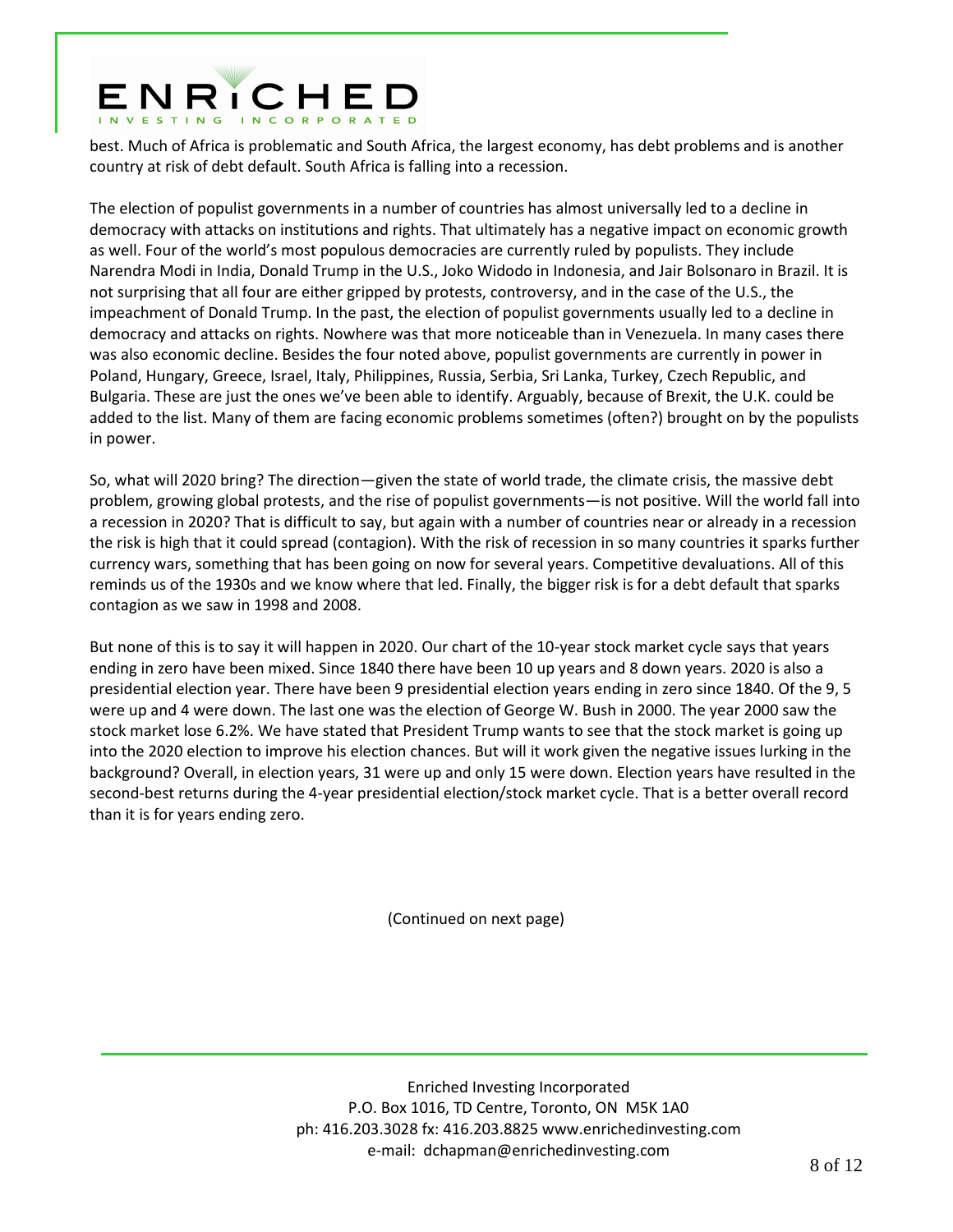

### **Ten-Year Stock Market Cycle**

#### **Annual % Change in the Dow Jones Industrials Average\***

#### **Year of Decade**

|         | 1 <sup>st</sup> | 2 <sub>nd</sub> | 2rd     | 4 <sup>th</sup> | 5 <sup>th</sup> | 6 <sup>th</sup> | 7 <sup>th</sup>  | <b>Rth</b> | <b>gth</b>       | 10 <sup>th</sup> |
|---------|-----------------|-----------------|---------|-----------------|-----------------|-----------------|------------------|------------|------------------|------------------|
| 1831-40 |                 |                 | $-0.9$  | 13.0            | 3.1             | $-11.7$         | $-11.5$          | 1.6        | $-12.3$          | 5.5              |
| 1841-50 | $-13.3$         | $-18.1$         | 45.0    | 15.5            | 8.1             | $-14.5$         | 1.2              | $-3.6$     |                  | 18.7             |
| 1851-60 | $-3.2$          | 19.6            | $-12.7$ | $-30.2$         | 1.5             | 4.4             | $-31.0$          | 14.3       | $-10.7$          | 14.0             |
| 1861-70 | $-1.8$          | 55.4            | 38.0    | 6.4             | $-8.5$          | 3.6             | 1.6              | 10.8       | 1.7              | 5.6              |
| 1871-80 | 7.3             | 6.8             | $-12.7$ | 2.8             | $-4.1$          | $-17.9$         | $-9.4$           | 6.1        | 43.0             | 18.7             |
| 1881-90 | 3.0             | $-2.9$          | $-6.5$  | $-18.8$         | 20.1            | 12.4            | $-8.4$           | 4.8        | 5.5              | $-14.1$          |
| 1891-00 | 17.6            | $-6.6$          | $-24.6$ | $-0.6$          | 2.3             | $-1.7$          | 21.3             | 22.5       | 9.2              | 7.0              |
| 1901-10 | $-8.7$          | $-0.4$          | $-23.6$ | 41.7            | 38.2            | $-1.9$          | $-37.7$          | 46.6       | 15.0             | $-17.9$          |
| 1911-20 | 0.4             | 7.6             | $-10.3$ | $-5.4$          | 81.7            | $-4.2$          | $-21.7$          | 10.5       | 30.5             | $-32.9$          |
| 1921-30 | 12.7            | 21.7            | $-3.3$  | 26.2            | 30.0            | 0.3             | 28.8             | 48.2       | $-17.2$          | $-33.8$          |
| 1931-40 | $-52.7$         | $-23.1$         | 66.7    | 4.1             | 38.5            | 24.8            | $-32.8$          | 28.1       | $-2.9$           | $-12.7$          |
| 1941-50 | $-15.4$         | 7.6             | 13.8    | 12.1            | 26.6            | $-8.1$          | 2.2              | $-2.1$     | 12.9             | 17.6             |
| 1951-60 | 14.4            | 8.4             | $-3.8$  | 44.0            | 20.8            | 2.3             | $-12.8$          | 34.0       | 16.4             | $-9.3$           |
| 1961-70 | 18.7            | $-10.8$         | 17.0    | 14.6            | 10.9            | $-18.9$         | 15.2             | 4.3        | $-15.2$          | 4.8              |
| 1971-80 | 6.1             | 14.6            | $-16.6$ | $-27.6$         | 38.3            | 17.9            | $-17.3$          | $-3.1$     | 4.2              | 14.9             |
| 1981-90 | $-9.2$          | 19.6            | 20.3    | $-3.7$          | 27.7            | 22.6            | 2.3              | 11.8       | 27.0             | $-4.3$           |
| 1991-00 | 20.3            | 4.2             | 13.7    | 2.1             | 33.5            | 26.0            | 22.6             | 16.1       | 25.2             | $-6.2$           |
| 2001-10 | $-7.1$          | $-16.8$         | 25.3    | 3.1             | $-0.6$          | 16.3            | 6.4              | $-33.8$    | 18.8             | 11.0             |
| 2011-20 | 5.5             | 7.3             | 26.5    | 7.5             | $-2.2$          | 13.4            | 25.1             | $-5.6$     | $20.6*$          |                  |
|         | 10 up 8         | 11 up           | 9 up    | 13 up           | 15 up 4         | 11 up           | 10 <sub>up</sub> | 14 up 5    | 13 <sub>up</sub> | 10 <sub>up</sub> |
|         | dn              | 7 dn            | 10 dn   | 6 dn            | dn              | 8 dn            | 9 dn             | dn         | 5 dn<br>1 flat   | 8 dn             |

**Source:** [www.stocktradersalmanac.com](http://www.stocktradersalmanac.com/)**, David Chapman** 

#### **Note: \* To date**

The longest-term cycles that analyst Ray Merriman of MMA Cycles has uncovered is one of 75 years. He has also noted its half-cycle (37.5 years) and the half-cycle of the 37.5 years (18.75 years). While understanding that a long term or even shorter-term cycle may come into play, its ranges often make it hard to pinpoint until in retrospect. The last 75-year cycle has been determined to be the Great Recession low of March 9, 2009. That came roughly 77 years after the Great Depression low of July 1932. It was also 35 years after the 1970s recession low of December 1974 and came 21 years and 5 months after the 1987 stock market crash low. All fit within Merriman's cycle ranges. Historically, the 75 years low had observed significant lows in 1932 (77 years), 1857 (75 years), 1783 (74 years), 1696 (87 years—that was a bit too long), 1618 (78 years), and 1555 (63 years—somewhat short).

Merriman writes that there has been an observed secondary bottom to the 75-year cycle that occurs 6–22 years afterwards. In this case Merriman is referring to the 50% decline seen in 1938 following the 1932 low and/or the 40% decline into the 1942 low. Similarly, in going back to the other lows noted above, there were similar types of sharp corrections noted. However, we have wondered whether there is a 90-year cycle of stock market collapses and recessions or depressions. 90 years from 1932 takes us to 2022. Going back from 1932 there were observable major lows and depressions in 1843(89 years), 1761 (82 years), 1672 (89 years), and 1597 (75 years).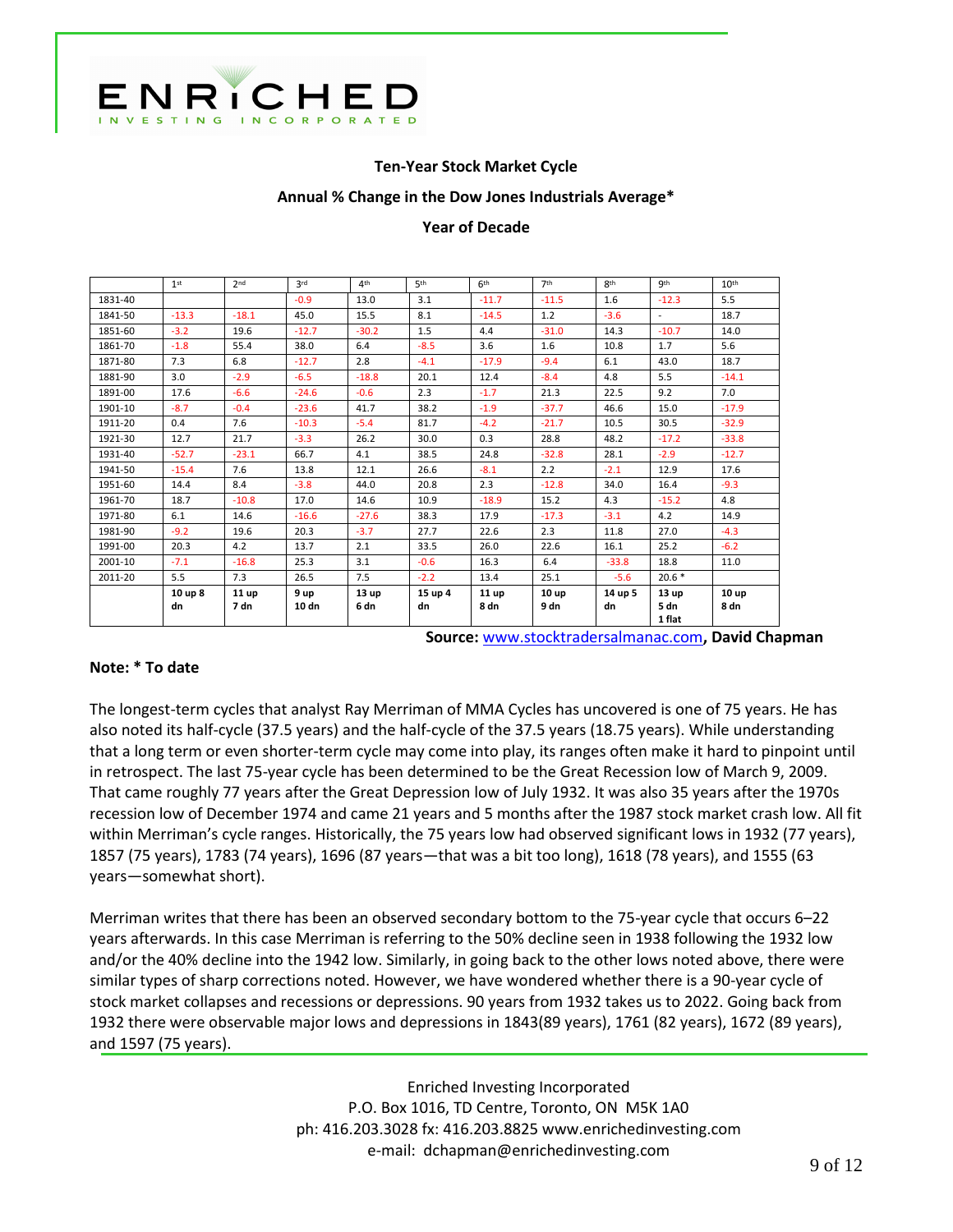

Merriman has placed the potential for a secondary collapse to happen anywhere from 2015–2031 but more likely between 2019–2024. Merriman notes that the 18.75-year cycle low could occur anywhere between 2024–2030, although he believes that overriding this could be the larger cycle and a significant low may come sooner rather than later. The 18.75-year cycle could also contract to 13 years, something that has happened before. We are now entering the  $11<sup>th</sup>$  year of the current cycle and we have no problem arguing that the up cycle could continue into 2020. But, given all of the negative events occurring in the background, the odds are leaning towards something happening in 2020 that could be unexpected.



**Source:** [www.stockcharts.com](http://www.stockcharts.com/)

Our chart of the S&P 500 from the major 2009 low is shown along with the psychology of the market. The first wave out usually has a lot of doubt and few believe it. The first major correction that occurred in 2011 as a result of the EU/Greek debt crisis happened three years after the Lehman Brothers collapse in September/October 2008. That falls within the range of a fairly normal 4-year cycle (range 36–56 months). The second wave brought many in, even though doubt lingered as to whether this was real or not. That led eventually to the next correction in 2015/2016 that came roughly 5 years after the 2011 low, again within the range of the four-year cycle. The final phase up was the Trump tax-cut rally and this is one that everybody jumps in on and figures it isn't going to end. The trade war correction got underway in January 2018 and bottomed in December 2018. That was roughly three afters the 2015/2016 low. Again, within range of the 4 year cycle. That places the next 4-year cycle low to occur sometime between 2021 and 2023. The peak of the cycle could be occurring now or sometime in 2020.

2020 could see a continuance of the bull market, but as well something might occur that triggers the final top sooner rather than later. The low does not necessarily occur in the same year as the top. The 1929 top didn't bottom until 1932 and the 1973 top saw its low in 1974. The March 2009 low had its top in October 2007 and the October 2002 low had its top in January/March 2000. Our best assessment of a probable top is that it should occur within the first six months of 2020. The final low would not occur until 2022 at the earliest or as late as 2024. 2020 promises to be an interesting year with the impeachment of a president and an election in the background. Add in the major issues and the year could become quite interesting.

### **Copyright David Chapman, 2019**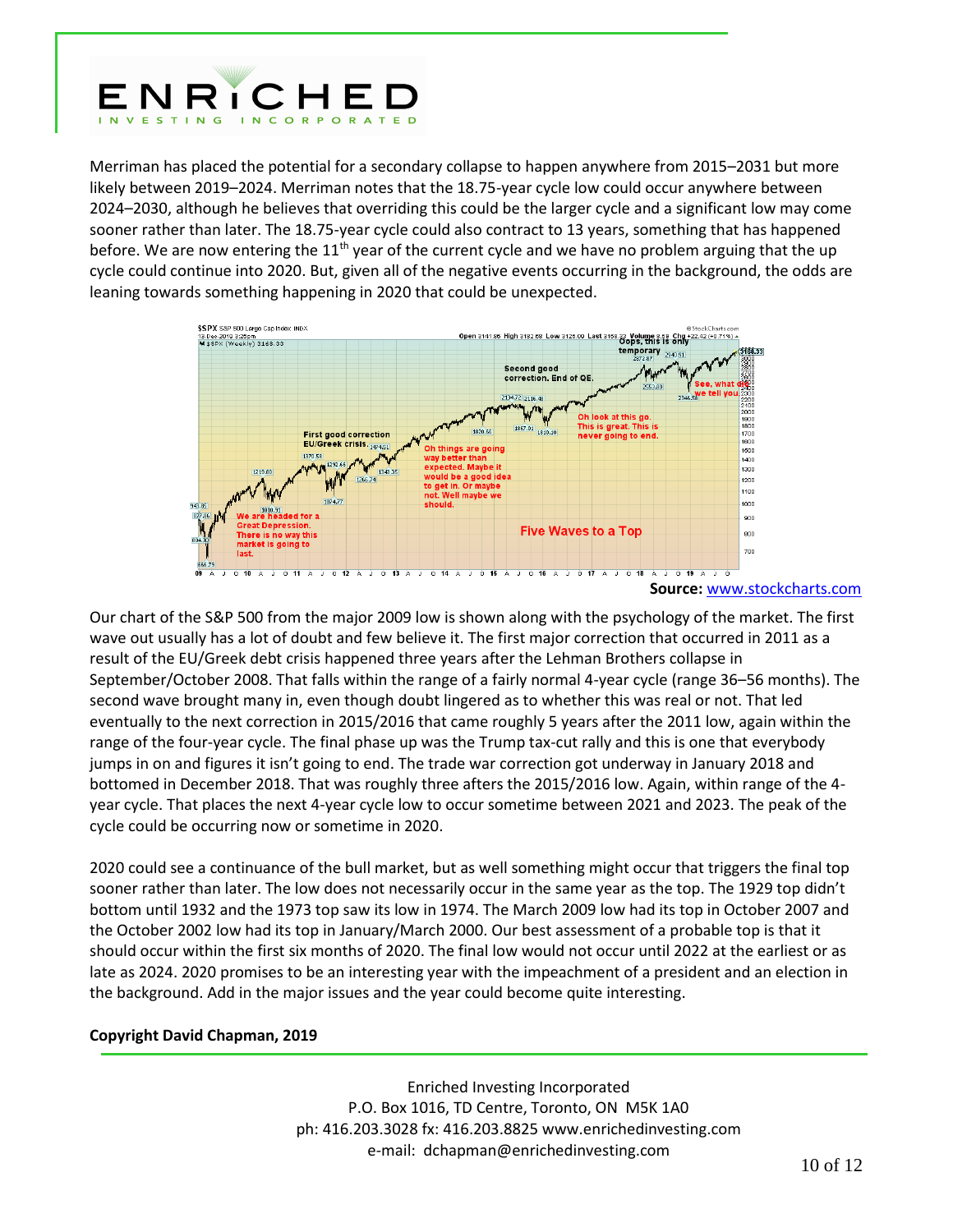

## **MARKETS AND TRENDS**

**% Gains (Losses) Trends** 

|                                     | Close           | Close                    | Week       | <b>YTD</b>  | Daily (Short | Weekly         | Monthly (Long      |
|-------------------------------------|-----------------|--------------------------|------------|-------------|--------------|----------------|--------------------|
|                                     | Dec 31/18       | Dec 13/19                |            |             | Term)        | (Intermediate) | Term)              |
| <b>Stock Market Indices</b>         |                 |                          |            |             |              |                |                    |
| S&P 500                             | 2,506.85        | 3,168.80 (new<br>highs)  | 0.7%       | 26.4%       | up           | up             | up (topping)       |
| Dow Jones Industrials               | 23,327.46       | 28,135.38 (new<br>highs) | 0.4%       | 20.6%       | up           | up             | up (topping)       |
| Dow Jones Transports                | 9,170.40        | 10,775.76                | 0.9%       | 17.5%       | up           | up             | up (weak, topping) |
| <b>NASDAQ</b>                       | 6,635.28        | 8,734.88 (new<br>highs)  | 0.9%       | 31.6%       | up           | up             | up (topping)       |
| S&P/TSX Composite                   | 14,322.86       | 17,003.13                | flat       | 18.7%       | up           | up             | up (topping)       |
| S&P/TSX Venture (CDNX)              | 557.20          | 540.53                   | 0.5%       | (3.0)%      | up           | down           | down               |
| S&P 600                             | 844.94          | 1,015.30 (new<br>highs)  | 1.3%       | 20.2%       | up           | up             | up (topping)       |
| <b>MSCI World Index</b>             | 1,710.88        | 2,012.95 (new<br>highs)  | 1.6%       | 17.6%       | up           | up             | up                 |
| NYSE Bitcoin Index                  | 3,769.99        | 7221.95                  | (2.5)%     | 91.6%       | down         | neutral        | up (weak)          |
|                                     |                 |                          |            |             |              |                |                    |
| <b>Gold Mining Stock Indices</b>    |                 |                          |            |             |              |                |                    |
| Gold Bugs Index (HUI)               | 160.58          | 225.74                   | 3.9%       | 40.6%       | up           | up             | up                 |
| TSX Gold Index (TGD)                | 186.74          | 251.30                   | 3.0%       | 34.6%       | up           | up             | up                 |
| <b>Fixed Income Yields/Spreads</b>  |                 |                          |            |             |              |                |                    |
| U.S. 10-Year Treasury yield         | 2.69            | 1.82                     | (1.1)%     | $(32.3)\%$  |              |                |                    |
| Cdn. 10-Year Bond yield             | 1.96            | 1.58                     | flat       | (19.4)%     |              |                |                    |
|                                     |                 |                          |            |             |              |                |                    |
| <b>Recession Watch Spreads</b>      |                 |                          |            |             |              |                |                    |
| U.S. 2-year 10-year Treasury spread | 0.21            | 0.21                     | (8.7)%     | flat        |              |                |                    |
| Cdn 2-year 10-year CGB spread       | 0.10            | $-0.08$                  | $(14.3)\%$ | $(180.0)\%$ |              |                |                    |
| <b>Currencies</b>                   |                 |                          |            |             |              |                |                    |
|                                     |                 |                          |            |             |              |                |                    |
| US\$ Index                          | 95.73           | 96.75                    | (0.9)%     | 1.1%        | down         | down           | up (weak)          |
| Canadian \$                         | 0.7350          | 0.7590                   | 0.7%       | 3.3%        | neutral      | up (weak)      | down (weak)        |
| Euro                                | 114.58          | 111.20                   | 0.5%       | (3.0)%      | up           | down (weak)    | down (weak)        |
| Swiss Franc                         | 101.88          | 101.61                   | 0.6%       | (0.3)%      | up           | up (weak)      | neutral            |
| <b>British Pound</b>                | 127.50          | 133.37                   | 1.5%       | 4.6%        | up           | up             | up                 |
| Japanese Yen                        | 91.24           | 91.45                    | (0.7)%     | 0.2%        | down         | neutral        | up (weak)          |
|                                     |                 |                          |            |             |              |                |                    |
| <b>Precious Metals</b>              |                 |                          |            |             |              |                |                    |
| Gold                                | 1,281.30        | 1,481.20                 | 1.1%       | 15.6%       | neutral      | up (weak)      | up                 |
| Silver                              | 15.54<br>795.90 | 17.01<br>928.80          | 2.5%       | 9.5%        | down (weak)  | up (weak)      | up (weak)          |
| Platinum                            |                 |                          | 3.3%       | 16.7%       | up           | up             | neutral            |
| <b>Base Metals</b>                  |                 |                          |            |             |              |                |                    |
| Palladium                           | 1,197.20        | 1,891.60 (new            | 2.5%       | 58.0%       | up           | up             | up                 |
|                                     |                 | highs)                   |            |             |              |                |                    |
| Copper                              | 2.63            | 2.781                    | 2.1%       | 5.7%        | up           | up             | neutral            |
|                                     |                 |                          |            |             |              |                |                    |
| <b>Energy</b>                       |                 |                          |            |             |              |                |                    |
| WTI Oil                             | 45.41           | 60.07                    | 1.5%       | 32.3%       | up           | up             | neutral            |
| <b>Natural Gas</b>                  | 2.94            | 2.30                     | (1.3)%     | (21.8)%     | down         | down           | down               |
|                                     |                 |                          |            |             |              |                |                    |

**Source:** [www.stockcharts.com](http://www.stockcharts.com/)**, David Chapman**

**Note:** For an explanation of the trends, see the glossary at the end of this article. New highs/lows refer to new 52-week highs/lows.